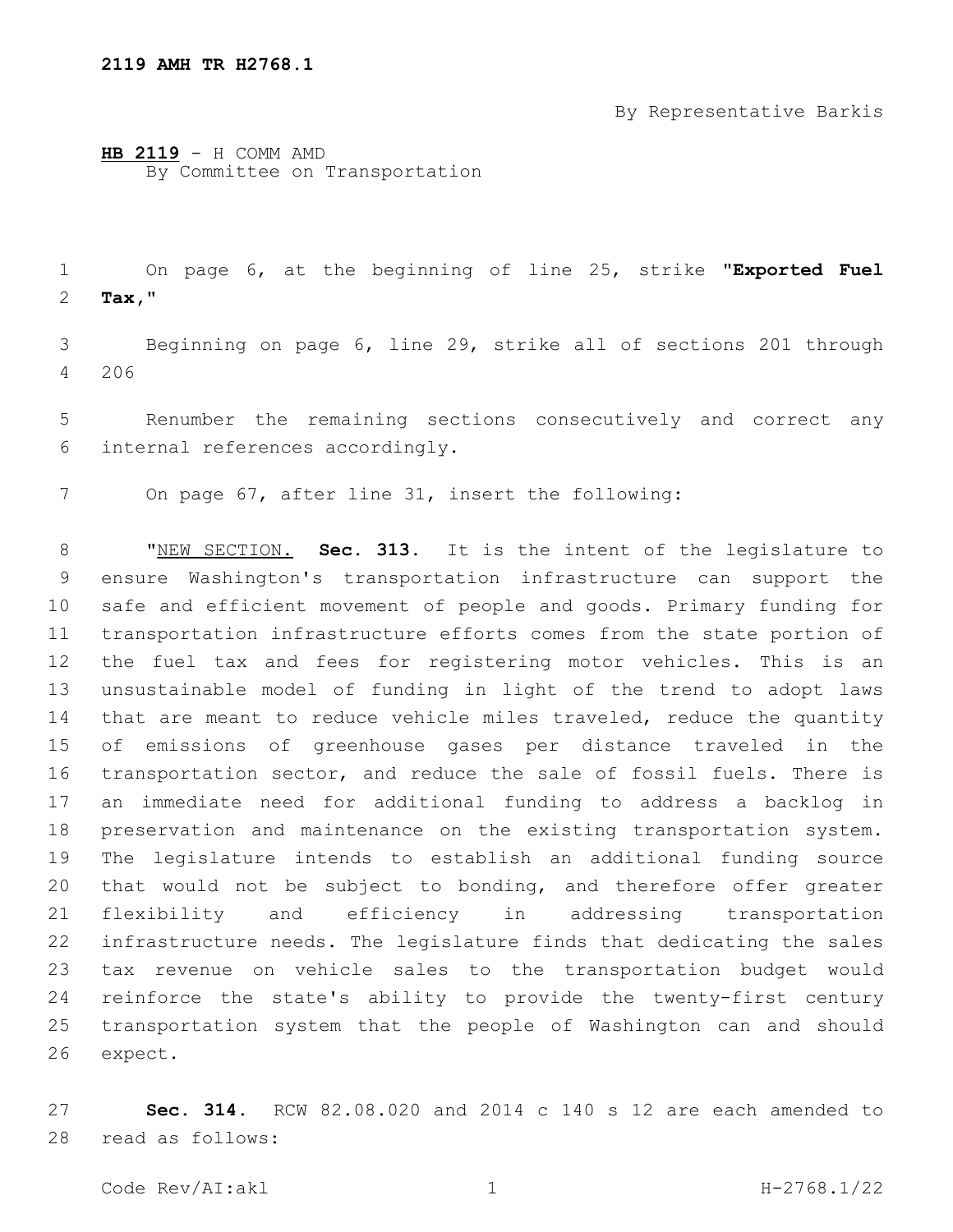(1) There is levied and collected a tax equal to six and five- tenths percent of the selling price on each retail sale in this state of:3

 (a) Tangible personal property, unless the sale is specifically excluded from the RCW 82.04.050 definition of retail sale;

 (b) Digital goods, digital codes, and digital automated services, if the sale is included within the RCW 82.04.050 definition of retail 8 sale;

 (c) Services, other than digital automated services, included within the RCW 82.04.050 definition of retail sale;

11 (d) Extended warranties to consumers; and

 (e) Anything else, the sale of which is included within the RCW 13 82.04.050 definition of retail sale.

 (2) There is levied and collected an additional tax on each retail car rental, regardless of whether the vehicle is licensed in this state, equal to five and nine-tenths percent of the selling price. The revenue collected under this subsection must be deposited in the multimodal transportation account created in RCW 47.66.070.

 (3)(a) Beginning July 1, 2003, there is levied and collected an additional tax of three-tenths of one percent of the selling price on each retail sale of a motor vehicle in this state, other than retail car rentals taxed under subsection (2) of this section. The revenue collected under this subsection must be deposited in the multimodal 24 transportation account created in RCW 47.66.070.

 (b) For purposes of this subsection (3), "motor vehicle" has the meaning provided in RCW 46.04.320, but does not include:

 (i) Farm tractors or farm vehicles as defined in RCW 46.04.180 and 46.04.181, unless the farm tractor or farm vehicle is for use in 29 the production of marijuana;

(ii) Off-road vehicles as defined in RCW 46.04.365;

(iii) Nonhighway vehicles as defined in RCW 46.09.310; and

(iv) Snowmobiles as defined in RCW 46.04.546.

 (4) ((For purposes of subsection (3) of this section, "motor vehicle" has the meaning provided in RCW 46.04.320, but does not include:

 (a) Farm tractors or farm vehicles as defined in RCW 46.04.180 and 46.04.181, unless the farm tractor or farm vehicle is for use in 38 the production of marijuana;

(b) Off-road vehicles as defined in RCW 46.04.365;

40 (c) Nonhighway vehicles as defined in RCW 46.09.310; and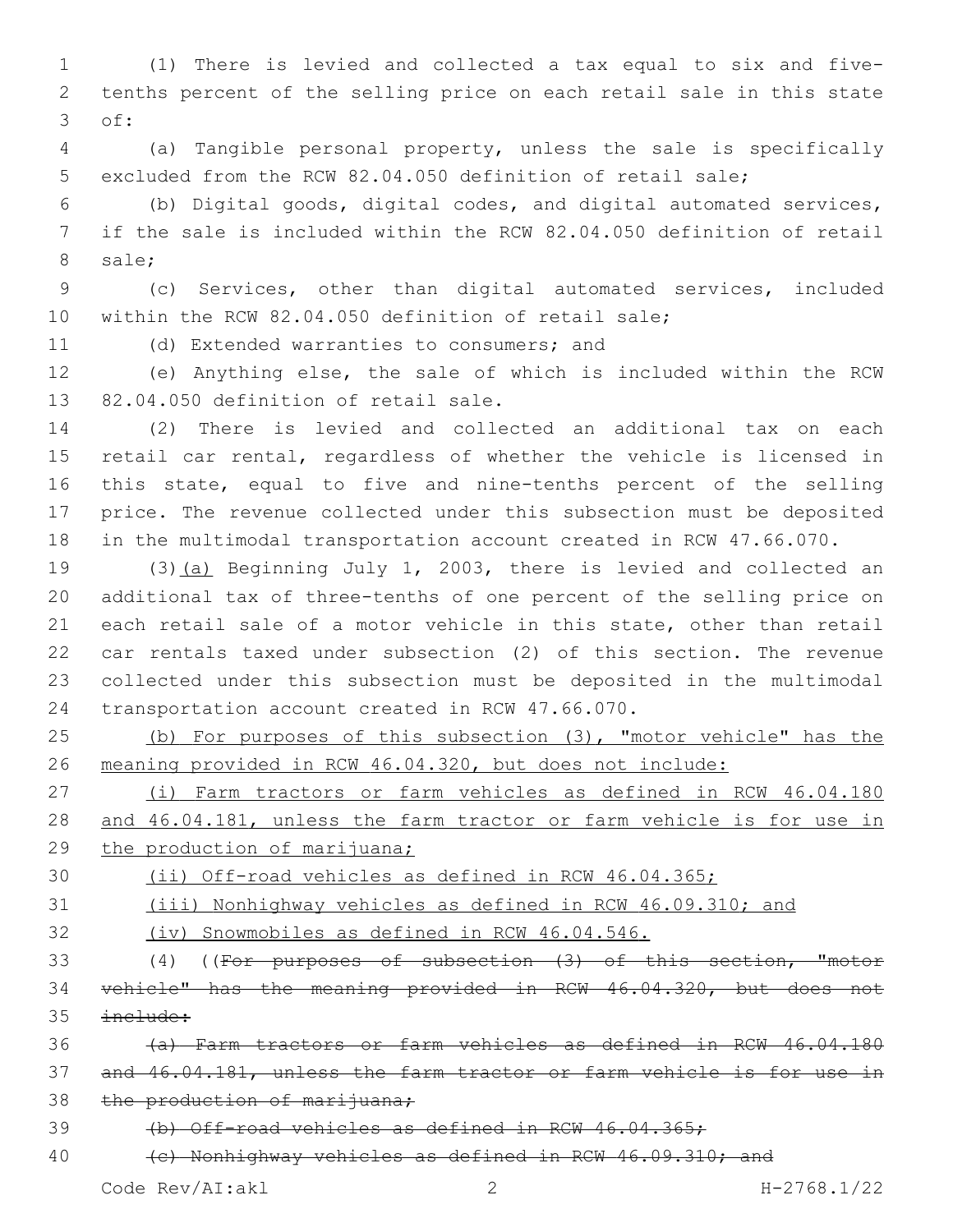(d) Snowmobiles as defined in RCW 46.04.546.)) (a) Beginning July 1, 2022, and every year thereafter, all revenue collected under 3 subsection (1) of this section on each new and used retail sale of a vehicle in this state, including private party sales, but excluding retail car rentals taxed under subsection (2) of this section, must be deposited into the transportation preservation and maintenance account.

 (b) For purposes of this subsection (4), "vehicle" has the meaning provided in RCW 46.04.670 including, but not limited to, 10 passenger vehicles, light trucks, commercial vehicles, travel 11 trailers, recreational vehicles, intermittent use trailers, 12 motorcycles, and campers, but "vehicle" does not include:

 (i) Farm tractors or farm vehicles as defined in RCW 46.04.180 and 46.04.181, unless the farm tractor or farm vehicle is for use in 15 the production of marijuana;

16 (ii) Off-road vehicles as defined in RCW 46.04.365;

(iii) Nonhighway vehicles as defined in RCW 46.09.310;

(iv) Bicycles as defined in RCW 46.04.071; and

(v) Snowmobiles as defined in RCW 46.04.546.

 (5) Beginning on December 8, 2005, 0.16 percent of the taxes collected under subsection (1) of this section must be dedicated to funding comprehensive performance audits required under RCW 43.09.470. The revenue identified in this subsection must be deposited in the performance audits of government account created in 25 RCW 43.09.475.

 (6) The taxes imposed under this chapter apply to successive 27 retail sales of the same property.

 (7) The rates provided in this section apply to taxes imposed under chapter 82.12 RCW as provided in RCW 82.12.020.

 **Sec. 315.** RCW 82.12.020 and 2017 c 323 s 520 are each amended to 31 read as follows:

 (1) There is levied and collected from every person in this state a tax or excise for the privilege of using within this state as a 34 consumer any:

 (a) Article of tangible personal property acquired by the user in any manner, including tangible personal property acquired at a casual or isolated sale, and including by-products used by the manufacturer thereof, except as otherwise provided in this chapter, irrespective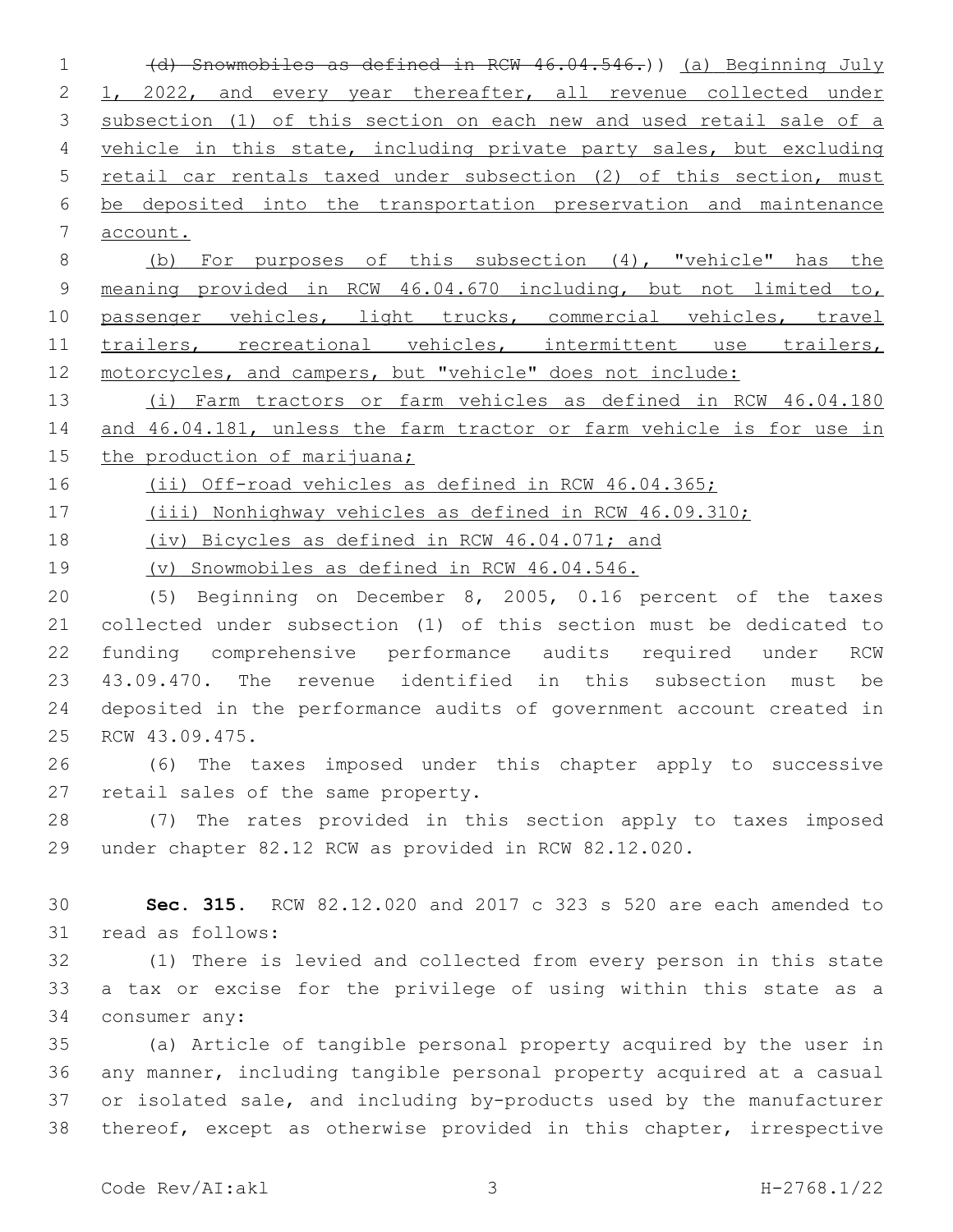of whether the article or similar articles are manufactured or are 2 available for purchase within this state;

 (b) Prewritten computer software, regardless of the method of delivery, but excluding prewritten computer software that is either provided free of charge or is provided for temporary use in viewing information, or both;6

 (c) Services defined as a retail sale in RCW 82.04.050 (2) (a) or (g) or (6)(c), excluding services defined as a retail sale in RCW 82.04.050(6)(c) that are provided free of charge;

10 (d) Extended warranty; or

 (e)(i) Digital good, digital code, or digital automated service, including the use of any services provided by a seller exclusively in connection with digital goods, digital codes, or digital automated services, whether or not a separate charge is made for such services.

 (ii) With respect to the use of digital goods, digital automated services, and digital codes acquired by purchase, the tax imposed in 17 this subsection  $(1)$  (e) applies in respect to:

 (A) Sales in which the seller has granted the purchaser the right 19 of permanent use;

 (B) Sales in which the seller has granted the purchaser a right 21 of use that is less than permanent;

 (C) Sales in which the purchaser is not obligated to make 23 continued payment as a condition of the sale; and

 (D) Sales in which the purchaser is obligated to make continued 25 payment as a condition of the sale.

 (iii) With respect to digital goods, digital automated services, and digital codes acquired other than by purchase, the tax imposed in this subsection (1)(e) applies regardless of whether or not the consumer has a right of permanent use or is obligated to make 30 continued payment as a condition of use.

 (2) The provisions of this chapter do not apply in respect to the use of any article of tangible personal property, extended warranty, digital good, digital code, digital automated service, or service taxable under RCW 82.04.050 (2) (a) or (g) or (6)(c), if the sale to, or the use by, the present user or the present user's bailor or donor has already been subjected to the tax under chapter 82.08 RCW or this chapter and the tax has been paid by the present user or by the 38 present user's bailor or donor.

 (3)(a) Except as provided in this section, payment of the tax imposed by this chapter or chapter 82.08 RCW by one purchaser or user Code Rev/AI:akl 4 H-2768.1/22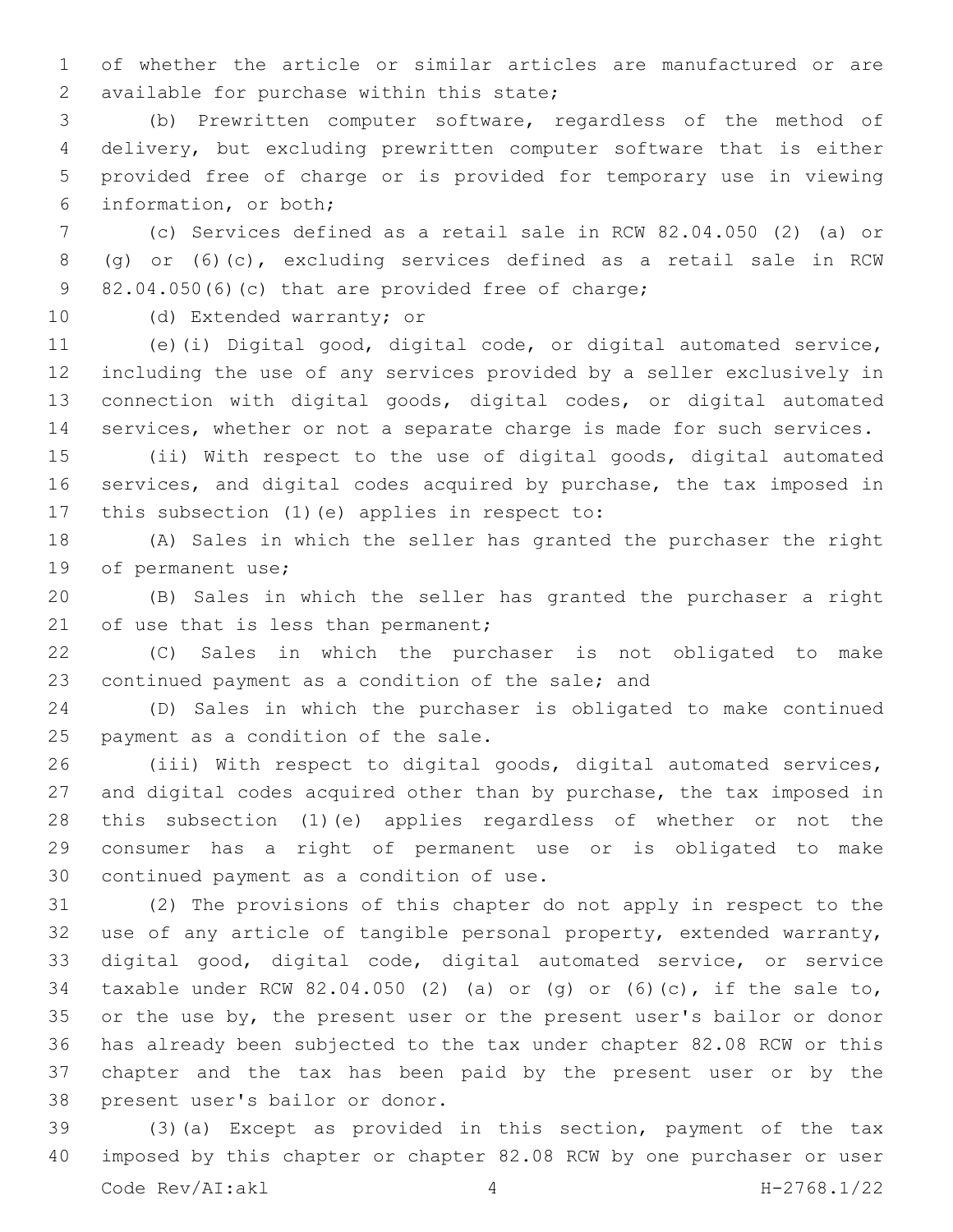of tangible personal property, extended warranty, digital good, digital code, digital automated service, or other service does not have the effect of exempting any other purchaser or user of the same property, extended warranty, digital good, digital code, digital automated service, or other service from the taxes imposed by such 6 chapters.

(b) The tax imposed by this chapter does not apply:

 (i) If the sale to, or the use by, the present user or his or her bailor or donor has already been subjected to the tax under chapter 82.08 RCW or this chapter and the tax has been paid by the present 11 user or by his or her bailor or donor;

 (ii) In respect to the use of any article of tangible personal property acquired by bailment and the tax has once been paid based on reasonable rental as determined by RCW 82.12.060 measured by the value of the article at time of first use multiplied by the tax rate imposed by chapter 82.08 RCW or this chapter as of the time of first use;17

 (iii) In respect to the use of any article of tangible personal property acquired by bailment, if the property was acquired by a previous bailee from the same bailor for use in the same general activity and the original bailment was prior to June 9, 1961; or

 (iv) To the use of digital goods or digital automated services, which were obtained through the use of a digital code, if the sale of 24 the digital code to, or the use of the digital code by, the present user or the present user's bailor or donor has already been subjected to the tax under chapter 82.08 RCW or this chapter and the tax has been paid by the present user or by the present user's bailor or 28 donor.

 (4)(a) Except as provided in (b) of this subsection (4), the tax is levied and must be collected in an amount equal to the value of the article used, value of the digital good or digital code used, value of the extended warranty used, or value of the service used by the taxpayer, multiplied by the applicable rates in effect for the 34 retail sales tax under RCW 82.08.020.

 (b) In the case of a seller required to collect use tax from the purchaser, the tax must be collected in an amount equal to the purchase price multiplied by the applicable rate in effect for the 38 retail sales tax under RCW 82.08.020.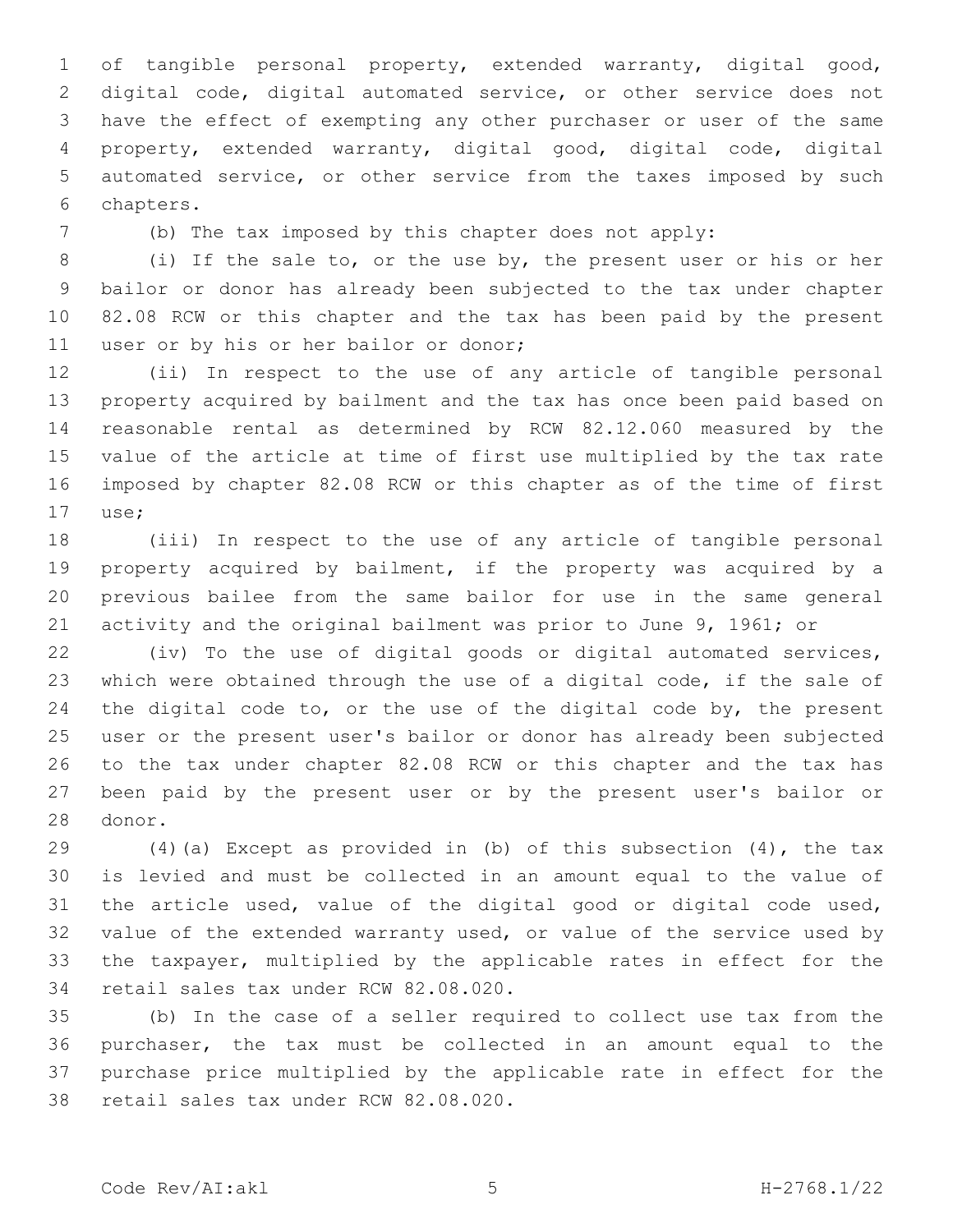(5) For purposes of the tax imposed in this section, "person" includes anyone within the definition of "buyer," "purchaser," and 3 "consumer" in RCW 82.08.010.

 (6) Beginning July 1, 2022, and every year thereafter 100 percent of all use tax revenue collected under subsection (1) of this section on the use of each new and used vehicle in this state, but excluding retail car rentals taxed under RCW 82.08.020, must be deposited into the transportation preservation and maintenance account.

 NEW SECTION. **Sec. 316.** A new section is added to chapter 46.68 10 RCW to read as follows:

 (1) The transportation preservation and maintenance account is created in the state treasury. Moneys in the account may be spent only after appropriation. Expenditures from the account may be used 14 only for transportation projects, programs, or activities.

 (2) All sales and use tax revenues on new and used vehicles deposited into the transportation preservation and maintenance account pursuant to RCW 82.08.020 and 82.12.020 must be used exclusively on a cash funding basis for transportation projects, programs, and activities, including reducing the reliance on transportation-related debt obligations pursuant to subsection (3) of this section. All sales and use tax revenues on new and used vehicles deposited into the transportation preservation and maintenance account pursuant to RCW 82.08.020 and 82.12.020 cannot be used for any new revenue bond issues or used as a source for any other type of 25 debt or similar type of financing mechanism.

 (3) Part of the purpose in the allocation of additional resources from the sales and use tax revenues on new and used vehicles into the transportation preservation and maintenance account pursuant to RCW 82.08.020 and 82.12.020 is to lower the overall reliance on debt financing for transportation projects and infrastructure. Beginning December 1, 2023, and each two years thereafter, the state treasurer must prepare a report that shows the impact of this act on the reliance of debt financing for transportation appropriations.

 (4) Nothing in this section may be construed so as to violate any terms or conditions contained in any highway construction bond issues now or hereafter authorized by statute and whose payment is by such statute pledged to be paid from any excise taxes on fuel."